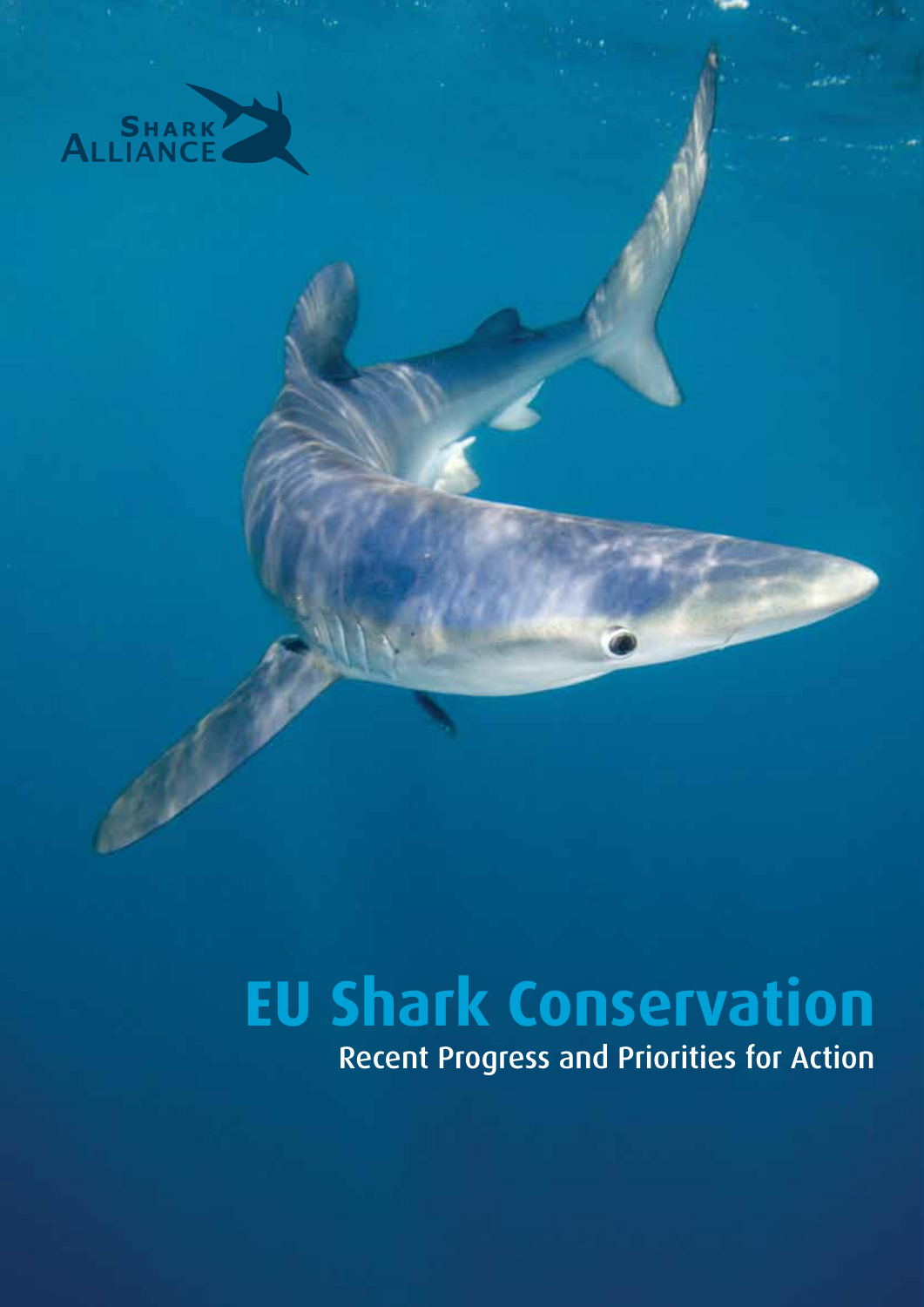# **01**

### **A changing profile**

The European Union (EU) remains a global shark fishing power, but its record on shark conservation is changing. The EU's notorious not-so-distant past – characterised by severe population depletion, unregulated fishing and exceptionally weak regulations – is now finally being balanced by recent, significant strides toward limiting EU shark fisheries and securing international protections for the most vulnerable shark species. Long-time pioneers in developing markets for sharks, EU Member States are now also taking a leadership role in applying international wildlife treaties to sharks.

The 2009 EU Shark Action Plan was long overdue, but has set the stage for sweeping improvements in shark policies. The fate of shark populations off Europe and all over the globe hangs in the balance as the EU faces its next big challenge: cooperative, prompt and full implementation of the Shark Action Plan, starting with closing the loopholes in the EU ban on finning, enforcing science-based limits on shark fisheries before populations collapse, and providing special protections for endangered shark species.

These changes are urgently needed to ensure the sustainability of European shark populations and fisheries over the long term. Given the EU's influence on international fisheries policies and developing countries, such improvements are also critical for securing a brighter future for sharks around the world.

### Species in the Spotlight

European fishermen have a long history of catching a wide variety of sharks and rays. Some beleaguered species finally have EU protection while others are the subject of new, unregulated fisheries. Here we profile some of Europe's most heavily fished species.

**DEMAND:** Among the most highly sought of EU STATUS: *Critically Endangered* in the Mediterranean Sea; *Vulnerable* in the northeast Atlantic. FISHING LIMITS: None for EU waters or vessels.



Spiny dogfish or 'Spurdog' *Squalus acanthias*

Can live for many decades; remains pregnant

FOUND: Cool, coastal waters worldwide. DEMAND: Smoked belly flaps popular in Germany. Sold as 'rock salmon' in UK fish and chips shops.

STATUS: *Critically Endangered* in the Northeast

FISHING LIMITS: Excessive EU commercial fishing quotas finally set at zero,



Porbeagle shark *Lamna nasus*

**FOUND:** Cool waters in both hemispheres, **DEMAND:** Fins valuable and sold to Asia while

STATUS: *Critically Endangered* in the Northeast

FISHING LIMITS: EU commercial catch<br>unregulated until 2008; reduced to zero from 2010.



Shortfin mako shark *Isurus oxyrinchus*

This wide-ranging shark, thought to be the world's

FOUND: Open-ocean waters around the world,<br>including the Mediterranean Sea and the Atlantic

### Deep-sea gulper shark *Centrophorus granulosus*

DEMAND: Severely overfished off Europe for meat<br>and the rich oil from their livers. STATUS: *Critically Endangered* off Europe (particularly Portugal); *Vulnerable* globally.<br>**FISHING LIMITS:** EU quotas reduced biennially<br>since 2005, set to go to zero in 2012.



Angel shark *Squatina squatina*

FOUND: Once common in coastal waters of the Northeast Atlantic, Mediterranean and Black Sea;

**DEMAND:** Seriously depleted, despite its low value, due to incidental catch, particularly in trawls. STATUS: *Critically Endangered* throughout European waters; *Vulnerable* globally.<br>**FISHING LIMITS:** EU prohibition on retention<br>agreed in 2008, to start in 2009.

### Starry smoothhound *Mustelus asterias*

A small, white-spotted shark that feeds primarily on

**FOUND:** Relatively shallow waters of the northeast **DEMAND:** Increasingly sought after by fishermen<br>off Atlantic continental Europe, primarily for meat. STATUS: Still officially listed by IUCN as *Least Con-***FISHING LIMITS:** None for EU waters or vessels.

Blue shark *Prionace glauca* 

FOUND: Open ocean including the Mediterranean

DEMAND: Dominant species in Asian fin trade due more to high volume of catches rather than

STATUS: *Near Threatened* globally. FISHING LIMITS: None for EU waters or vessels.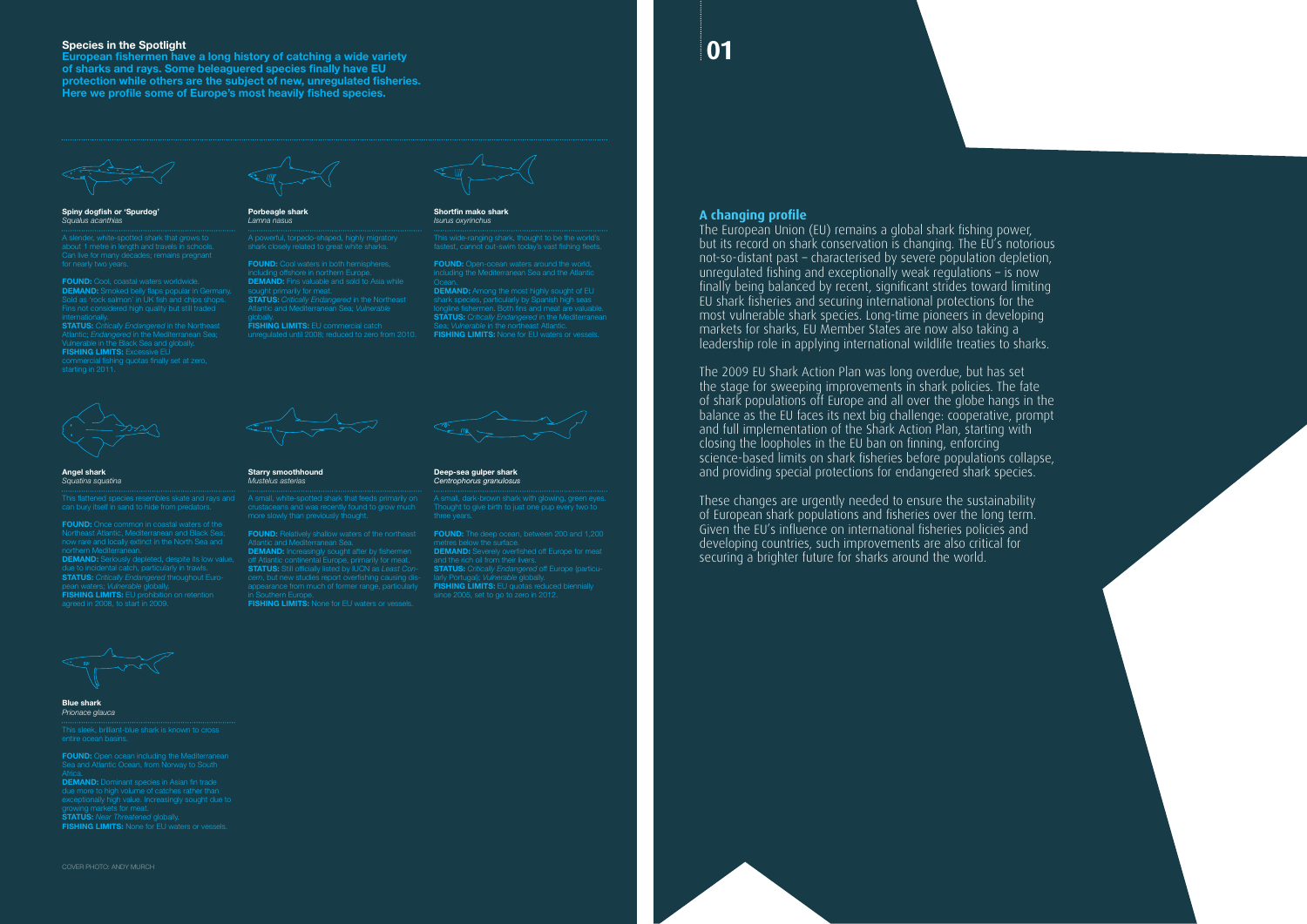# **Ensuring the Success of the EU Plan of Action for the Conservation of Sharks**

 $\left(\begin{smallmatrix} \cdot & \cdot & \cdot \\ \cdot & \circ & \cdot \end{smallmatrix}\right)$ 

 $\left(\cdot\right)$ 

**247** Thresher Shark tonnes

> **55** Other tonnes



**576** Spain tonnes

**1,077** Tope Shark tonnes



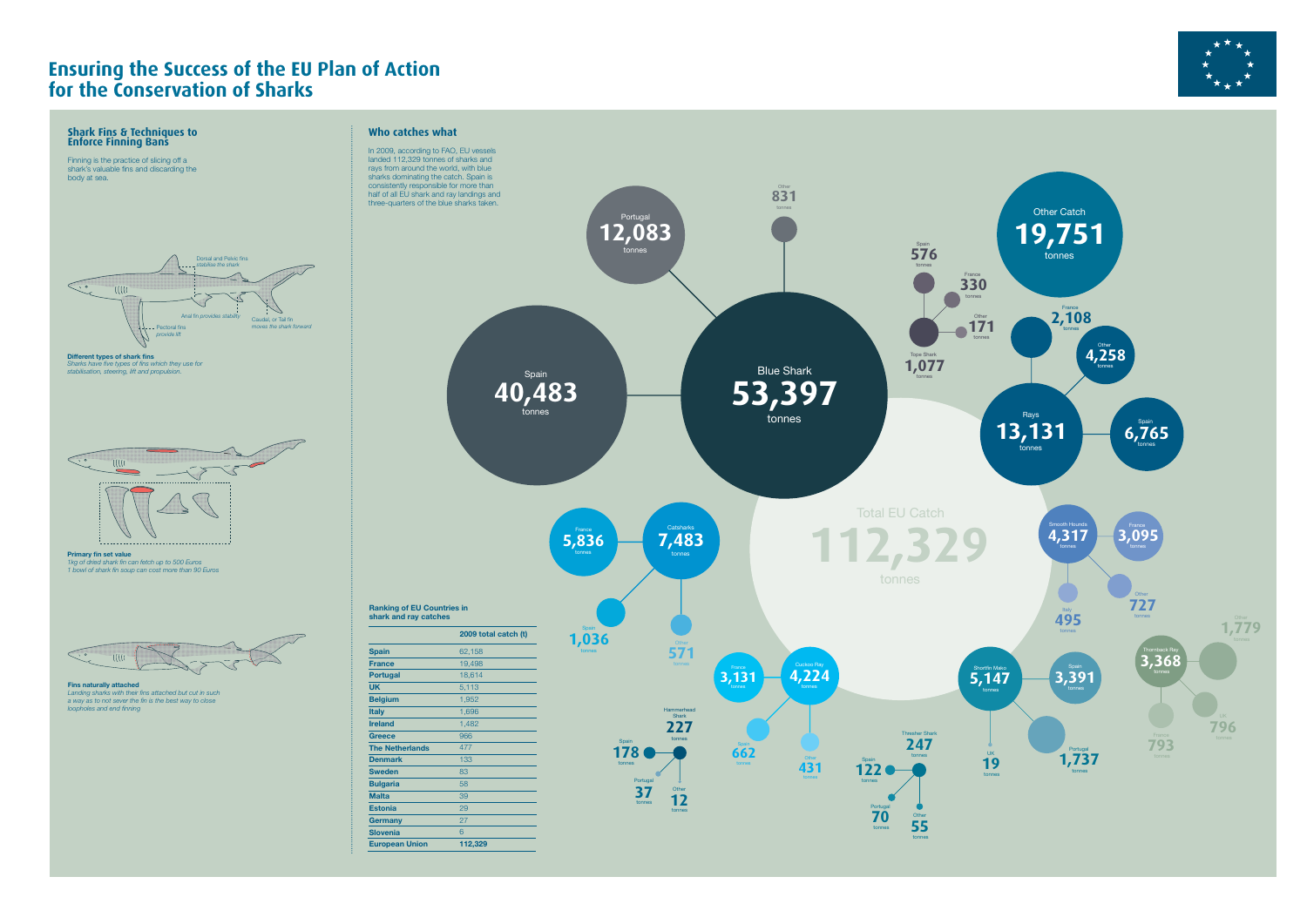### Sharks: Valuable yet Vulnerable

The life history characteristics of most sharks (slow growth, late maturity, small number of young) make them particularly susceptible to overfishing and slow to recover once depleted. Because most sharks play key roles as top ocean predators, shark overfishing can cause disruption and imbalance in marine ecosystems.

According to the United Nations Food and Agricultural Organization (FAO) catch statistics, Spain, France, Portugal, and the United Kingdom (UK) rank among the top 20 'shark' (term also includes rays and chimaeras) fishing countries, putting the EU second in the world for landings of these species. Spain ranks third overall with 7.3 percent of the total global shark catch, while France, Portugal and the UK come in  $12<sup>th</sup>$ ,  $16<sup>th</sup>$  and  $19<sup>th</sup>$ , respectively.

Roughly one-third of all European shark populations assessed are classified as Threatened under the International Union for Conservation of Nature (IUCN) Red List. Another 20 percent are at risk of becoming Threatened in the near future while data are insufficient to assess the status of the rest. European sharks categorised by the IUCN as Threatened include spurdog, porbeagle, angel, basking, shortfin mako and smooth hammerhead sharks, and several species of deep-sea sharks, skates and rays.

European fishermen have long sought sharks for their meat, fins, liver oil and leather. Today, a wide variety of cartilaginous fish (sharks, rays, and chimaeras) are taken incidentally in most European fisheries and increasingly targeted due to new market demand.

### European Shark and Ray Fishing

Roughly a-third of all European shark populations assessed are classified as Threatened under the International Union for Conservation of Nature (IUCN) Red List. **1 3**

Spanish and Portuguese longliners venture far into the Atlantic, Pacific, and Indian Oceans for oceanic sharks which they take and often target along with tuna and swordfish. Shark catch from these vessels is typically 80 percent blue sharks and 10 percent shortfin mako, but oceanic whitetip, silky, thresher, hammerhead, and porbeagle sharks are also taken.

Whereas there are a few French and UK vessels taking sharks on the high seas, the 'shark' catches for France and the UK are currently mostly made up of smaller, coastal shark species (such as catsharks and smoothhounds) as well as many types of skates and rays, taken primarily with trawls for their meat. France was the most recent, main participant in a now-closed fishery for porbeagle. The UK was the main player in the fishery that devastated the Northeast Atlantic spiny dogfish or 'spurdog'. Europe's exceptionally slowgrowing deep-sea sharks, such as Portuguese dogfish and gulper sharks, have been essentially mined for their meat and liver oil, mainly by fishermen from France, Spain, UK, and Portugal using deep gillnets and longlines.

Denmark has a history in the porbeagle shark fishery, while Ireland took relatively large shares of the EU spurdog and deep-sea shark quotas when they were available. Irish and Belgian vessels land substantial amounts of skates and rays.

### Bycatch

Bycatch, the incidental capture of non-target species, is a serious problem for sharks and rays in most EU fisheries. The level of bycatch depends on the type of fishing gear as well as where and how it is used. European angel sharks and common skates have become Critically Endangered due mainly to bycatch in unselective bottom trawls. Blue sharks have long made up a large percentage of the bycatch in EU pelagic longline fisheries for tuna and swordfish, but are now increasingly targeted. With changing markets and regulations, the lines between truly unwanted bycatch, secondary (incidental yet welcome and marketed) catch, and the targets of mixed-species fisheries are often blurred. Sharks and rays, in particular, have often been labeled by fishermen and managers as "just a bycatch" and, as a result, have had their conservation needs downplayed and overlooked.



ANDY MURCH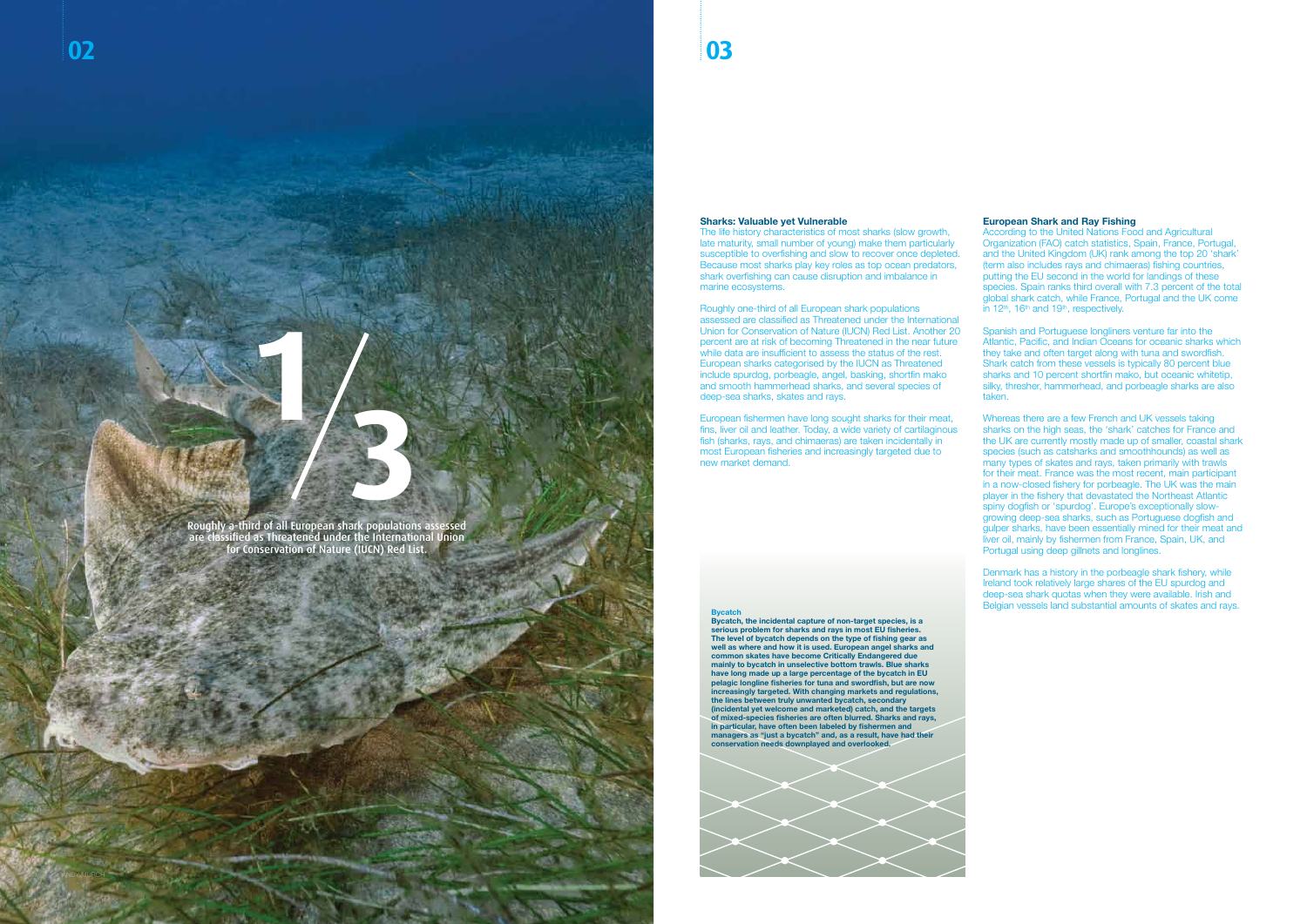### EU Shark Conservation Action to Date

More than a decade ago, in response to growing concern over depletion of the world's shark populations, governments of the United Nations adopted the FAO International Plan of Action for the Conservation and Management of Sharks, and pledged to produce shark conservation plans for their waters and fishing regions by 2001.

The EU has made significant progress towards shark conservation since 2006, but there is still much important unfinished business. On one hand, the EU has shut down several unsustainable shark fisheries, established new quotas for many shark and ray species; fully protected several Threatened species; and championed numerous shark measures under international fisheries and wildlife treaties. On the other hand, closures were enacted only after populations essentially collapsed; there are still no limits in place for the main targets of EU shark fisheries (blue and mako sharks); endangered species (such as hammerheads and giant devil rays) are woefully under-protected; and the EU Finning Regulation still has huge loopholes that make it possible to fin sharks without detection or punishment.



### The Road to Recovery

Since its formation in 2006, the Shark Alliance has been highlighting – for European citizens and policy-makers – the urgent need to better protect sharks. In February 2009, the European Commission released the long-awaited 'European Community Action Plan for the Conservation and Management of Sharks' (the EU Shark Action Plan). The Plan set forth measures aimed at improving information on shark fisheries, biology and trade, stopping overfishing, and preventing finning.

The EU Shark Action Plan was endorsed by the European Fisheries Council in April 2009, setting the stage for sweeping improvements in EU shark fishing and protection policies. The EU can emerge from this process as a leader in shark conservation by focusing on and ensuring implementation of the Plan's commitments to:



### Shark and Ray Meat

Europe is the source of a persistent demand for spurdog meat that fuels intense fisheries around the world. Spurdog meat is sold for fish and chips in the UK and as smoked belly flaps in Germany, while fillets are eaten in other EU countries including Belgium, France and Italy. Because the largest animals fetch the best price, spurdog fisheries often target aggregations of pregnant females, resulting in serious damage to the reproductive capacity of populations.

Europe has also been a major market for meat from porbeagle sharks and a variety of rays, particularly for US and Canadian fishermen. This demand may well be driving trade from other regions, but data are lacking. Italy is among the top importers of shark meat in the world, recently responsible for more than 10 percent of global imports (primarily blue shark, dogfish, porbeagle, smoothhound, catshark and mako meat).



### Shark Fins

Shark fins are the critical ingredient in shark fin soup, a traditional, celebratory Chinese dish. With a rise in demand since the 1980s, shark fins are now among the world's most valuable fisheries products. In Hong Kong, processed fins can sell for hundreds of Euros per kilogramme. The high-value fin, in contrast to typically lower-value shark meat, creates the economic incentive for shark 'finning' - the wasteful practice of slicing off a shark's fins and discarding its body at sea. The EU, particularly Spain, is one of the world's largest suppliers of shark fins to East Asia.

### Spanish and Portuguese longliners all over the world. Yet, there are no EU or international limits on blue sharks.

- strengthen the EU Finning Regulation;
- set science-based, precautionary catch limits for sharks;
- provide special protections for Endangered shark species; and
- propose complementary measures for sharks at international fora.



Blue sharks make up 80% of the shark catches taken by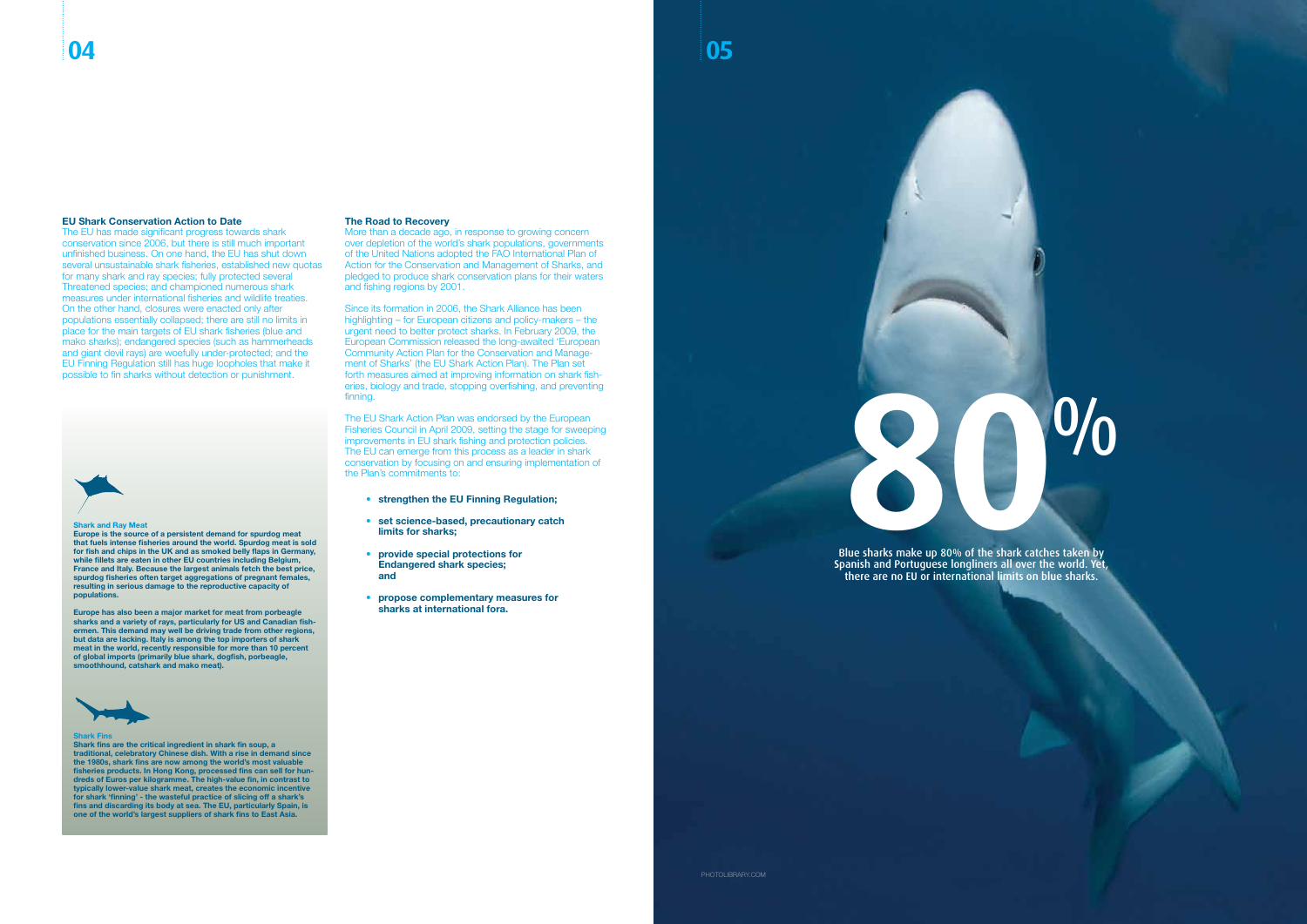Shark 'finning' is the practice of cutting off a shark's fins and discarding the rest of the carcass back into the sea. The incentive to 'fin' sharks stems from the discrepancy in value between shark fins and meat. Finning results in the discard of roughly 95 percent of the targeted animal, which includes potential sources of protein and, as such, is widely acknowledged to be an irresponsible and wasteful practice. Since the early 1990s, finning has been banned by roughly 30 countries and the EU. Most international fisheries bodies banned finning in 2004 and 2005.

The EU finning ban was finalised in 2003 with Regulation (EC) 1185/2003, but loopholes undermine its effectiveness and set a poor standard for other countries and international policies. Indeed, the EU finning ban is among the most lenient in the world. Specifically, whereas the Finning Regulation generally prohibits shark fin removal on-board fishing vessels, Article 4 allows for derogations through "special fishing permits" granted by Member States. Permitted fishermen can remove shark fins; a fin-to-carcass weight ratio limit is used to judge whether fins and bodies landed are in the appropriate proportion.

The EU fin to carcass ratio is set at 5 percent of the shark's whole (theoretical) weight. This is impossible to measure accurately as the shark is no longer whole during such an inspection. In addition, this ratio is about twice as high as the weight ratio used in Canada and the US (which is 5 percent of a shark's *dressed* weight i.e. after its head and guts are removed). According to the IUCN, fishermen could fin an estimated two to three sharks for each one landed and not exceed this high ratio limit. To make matters worse, permitted fishermen are allowed to land fins and carcasses at different times, in different ports. Special fishing permits were meant to be the exception and yet they have become the rule, with Spain and Portugal issuing them to most of their pelagic shark-fishing vessels.

Prohibiting at-sea removal of shark fins, and thereby requiring that all sharks be landed with their fins *naturally* attached, is the simplest, most reliable and cost-effective means of implementing a finning ban. This strategy also allows for improved, species-specific landings data, which are essential for population assessment and fisheries management. To facilitate efficient storage, fins can be partially cut and laid along the sharks' bodies. The 'fins naturally attached' method has the support of the vast majority of conservationists, scientists, and enforcement personnel.

# Ŧ

### In February 2009, as part of the EU Shark Action Plan, the European Commission pledged to strengthen the EU Finning Regulation. In April 2009, the EU Council of Fisheries Ministers endorsed the Shark Action Plan and encouraged the Commission to pay special attention to and prioritise shark finning issues.

### Progress since 2006

In late 2006, the European Parliament urged the European Commission to tighten the EU Finning Regulation. Options for amending the Regulation were laid out by the European Commission and debated by stakeholders in 2007 and 2008 as part of the public consultation on the EU Shark Action Plan.

Since 2007, the EU has supported annual Sustainable Fisheries Resolutions from the United Nations General Assembly encouraging States to consider requirements that all sharks be landed with fins naturally attached. In 2008, the IUCN World Conservation Congress adopted a global policy on finning that amounts to a call on States to ban at-sea removal of shark fins.

In September 2010, four Members of the European Parliament (MEPs), with the support of the Shark Alliance, launched a Written Declaration calling on the European Commission to deliver a proposal to prohibit the removal of shark fins on-board vessels. Signed by a majority of MEPs, the Written Declaration was endorsed as a Resolution of the Parliament in December 2010.

In November 2010, the European Commission initiated a public consultation on options for amending the EU Finning Regulation, including a ban on at-sea fin removal. Comments were accepted through February 2011 and reflected strong support for the 'fins naturally attached' option from conservationists, scientists, divers, aquarists, and concerned citizens.

The European Commission is expected to release its proposal for a revised EU Finning Regulation for consideration by the European Parliament and Council of Fisheries Ministers during the last few months of 2011. Growing momentum – internationally and within the EU – for a simpler and more reliable policy gives hope that the Commission will propose a complete ban on the removal of shark fins at sea, in line with the Shark Alliance position. The process for debate and possible amendment of this proposal will continue well into 2012. The final Finning Regulation is expected to be adopted in late 2012.



## The Shark Alliance is calling on Fisheries Ministers and Members of the European Parliament to press for a complete ban on at-sea shark fin removal (all sharks landed must have their fins naturally attached), while stressing that this new rule should have no exceptions.

# **Strengthening the EU Finning Ban**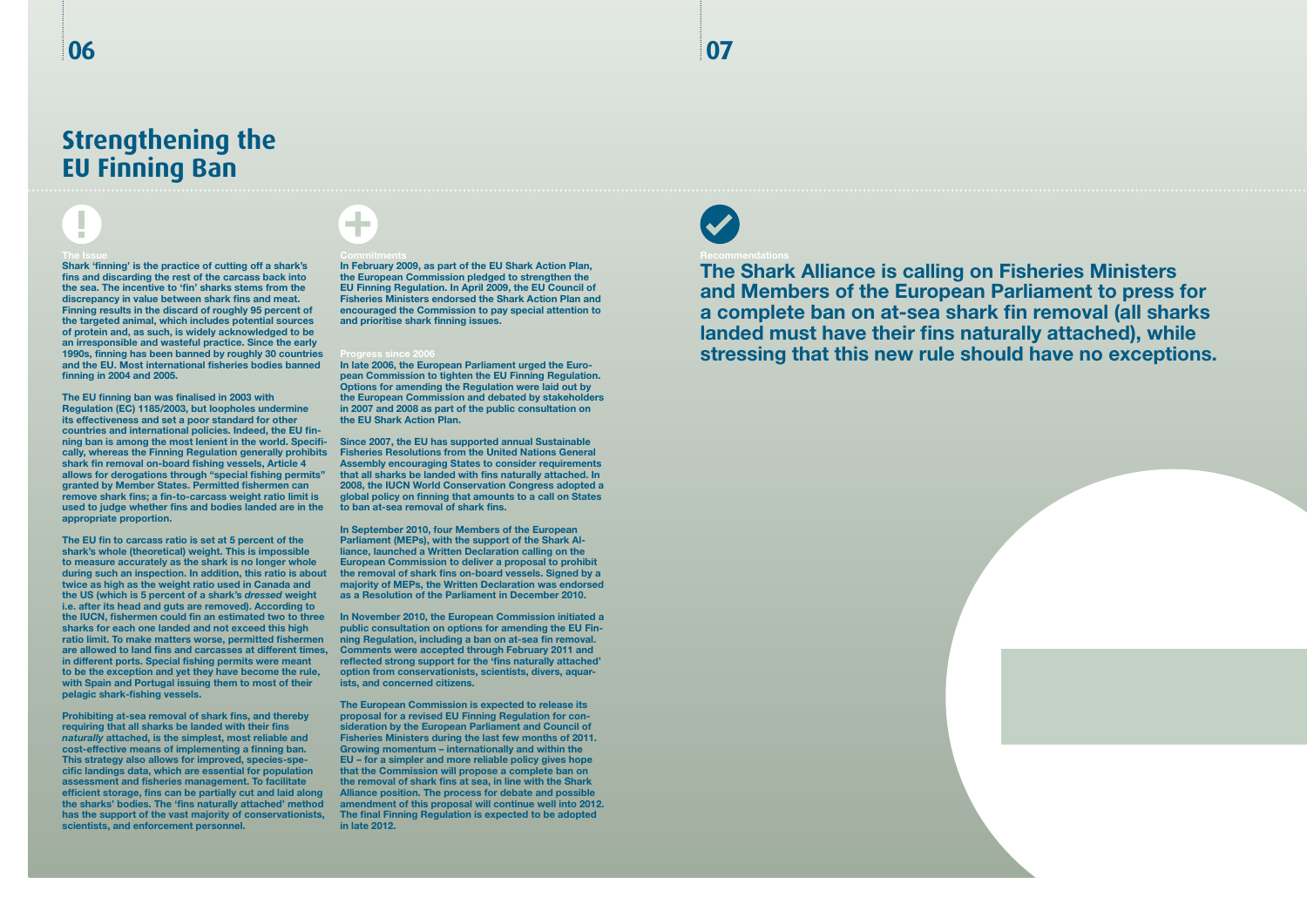Under the current EU Common Fisheries Policy, catch limits for fishermen, in the form of total allowable catches (TACs) or full prohibitions on retention, are proposed by the European Commission and agreed by the EU Council of Fisheries Ministers. All commercially important fish are supposed to be managed and all depleted species are meant to have recovery plans. EU fishery managers are provided with scientific advice based on the work of scientists from the International Council for Exploration of the Sea (ICES). Catch limits are set annually for most fish populations and every two years for deep-sea species.

The EU is gradually protecting more threatened shark and ray species and bringing more shark and ray species under quotas. These regulations, however, have come late and do not all cover the full ranges of threatened species. Much EU shark fishing remains unregulated.



### **Commitments**

Through the EU Shark Action Plan, and in more general commitments, the European Commission has pledged to end overfishing of sharks and set fishing limits in a more precautionary manner, based on scientific advice. The Plan, which has been endorsed by the EU Council of In November 2010, the Council adopted a Commission Fisheries Ministers, also calls for bycatch reduction and fishing limits to protect endangered species.

### Progress since 2006

In December 2006, the EU Council of Fisheries Ministers rejected a proposal from the European Commission to limit catch of porbeagle sharks at 240 tonnes (t) and left the fishery unregulated. Ministers agreed, however, to reduce the TAC for spurdog in the North Sea by 20 percent and established another spurdog TAC (2,828t) for other parts of the northeast Atlantic, starting in 2007. These measures fell far short of the ICES advice for no fishing on either species.

In late 2006, the EU Fisheries Council also prohibited the fishing, retaining, transshipping and landing of basking and white sharks, following their listing under the Convention on Migratory Species.

## The Shark Alliance is calling on the European Commission to propose and the EU Council of Fisheries Ministers to support:

# **Limiting EU Shark Catch**

EU Member States are obliged to implement applicable EU fishing regulations, including shark catch limits, on a national basis. In many cases, enforcement is lacking; at the same time, a few Member States have taken some extra steps for sharks.

The UK began championing national and international protection for basking sharks in the late 1990s and has since led the EU in the protection of angel sharks and limits on tope. Malta became the first Mediterranean country to legally protect basking and great white sharks as well as giant devil rays in 1999. Sweden has specifically prohibited fishing for porbeagles, small-spotted catsharks, and thornback rays, as well as common skates and basking sharks since 2004, and spiny dogfish since 2011.

In 2009, Spain became the first (and - to date - the only) EU Member State to ban fishing for all species of thresher and hammerhead sharks and began promoting such protections globally through the EU. In February 2011, Spain prohibited all capture, injury, and trade of these species as well as giant devil rays, basking sharks, and white sharks.

The Shark Alliance has documented numerous cases of the most obvious EU shark conservation violation – landing a basking shark – in Belgium, Greece, and Spain. In 2011, a porbeagle shark caught in the North Sea was landed and sold in the Netherlands, despite an EU ban on catches.

Through its European network, the Shark Alliance urges EU Member States to:

- educate fishermen on existing shark and ray conservation status;
- strictly enforce all EU shark and ray fishing regulations; and
- ensure full national protection for all shark and ray species listed by the IUCN as Endangered or Critically Endangered.

The first reductions in TACs for exceptionally vulnerable deep-sea sharks came into effect in January 2007, in line with a previous EU Fisheries Council agreement to phase out fishing of these species.

In December 2007, the Fisheries Council set the first EU TAC for Atlantic porbeagle sharks at 581t (substantially higher than the 422t proposed by the Commission) for 2008. Ministers also reduced the 2008 TACs for Atlantic spurdog, skates, and rays by 25 percent, as proposed by the Commission.

The Council further reduced the deep-sea shark TAC in November 2008.

In December 2008, the EU Fisheries Council failed to heed Commission advice to close porbeagle and spurdog fisheries and instead reduced TACs by 25 percent and 50 percent, respectively. Ministers balanced this reckless decision with agreements to ban retention and mandate careful release of common skates, angel sharks, undulate rays, and white skates, starting in 2009.

In December 2009, the Fisheries Council agreed both to end fishing for porbeagle sharks in the Atlantic through a zero TAC and to effect a ban on EU vessels taking the species from international waters. Ministers also reduced spurdog fishing quotas by 90 percent, starting in 2010.

proposal to add four species to the deep-sea shark fishery closure (frilled shark, six-gill shark, sailfin roughshark and knifetooth dogfish) and finally set the deepsea shark TAC at zero, starting in 2012.

In December 2010, the Council followed through on a commitment to set the spurdog TAC at zero, maintained the porbeagle fishery closure for 2011, reduced quotas for skates and rays, limited longline fishing for tope sharks, and protected Atlantic (but not Mediterranean) guitarfish.

In August 2011, the European Commission proposed extending the porbeagle measures to all EU waters, including those in the Mediterranean.

- continuation of current protections for porbeagle, spurdog, and deep-sea sharks;
- comprehensive recovery plans for these species;
- continuation of existing prohibitions on retaining basking sharks, white sharks, angel sharks, common skates, white skates, and undulate rays;
- new EU water and vessel prohibitions on retention and sale of all unprotected EU shark and ray species listed by the IUCN as Endangered and Critically Endangered, including great and scalloped hammerhead sharks, sawback and smoothback angel sharks, Maltese skates, giant devil rays, and sawfishes;
- inclusion of the exceptionally vulnerable lowfin gulper shark under EU deep-sea shark measures;
- new EU TACs for increasingly targeted blue sharks, shortfin makos, smoothhounds, catsharks, and chimaeras;
- extension of existing EU shark and ray measures to include all EU waters of the species' ranges, including the Mediterranean;
- extension of international protections adopted through Regional Fisheries Management Organisations (RFMOs) for oceanic whitetip and thresher sharks to all EU waters and all EU vessels.

### mher State Act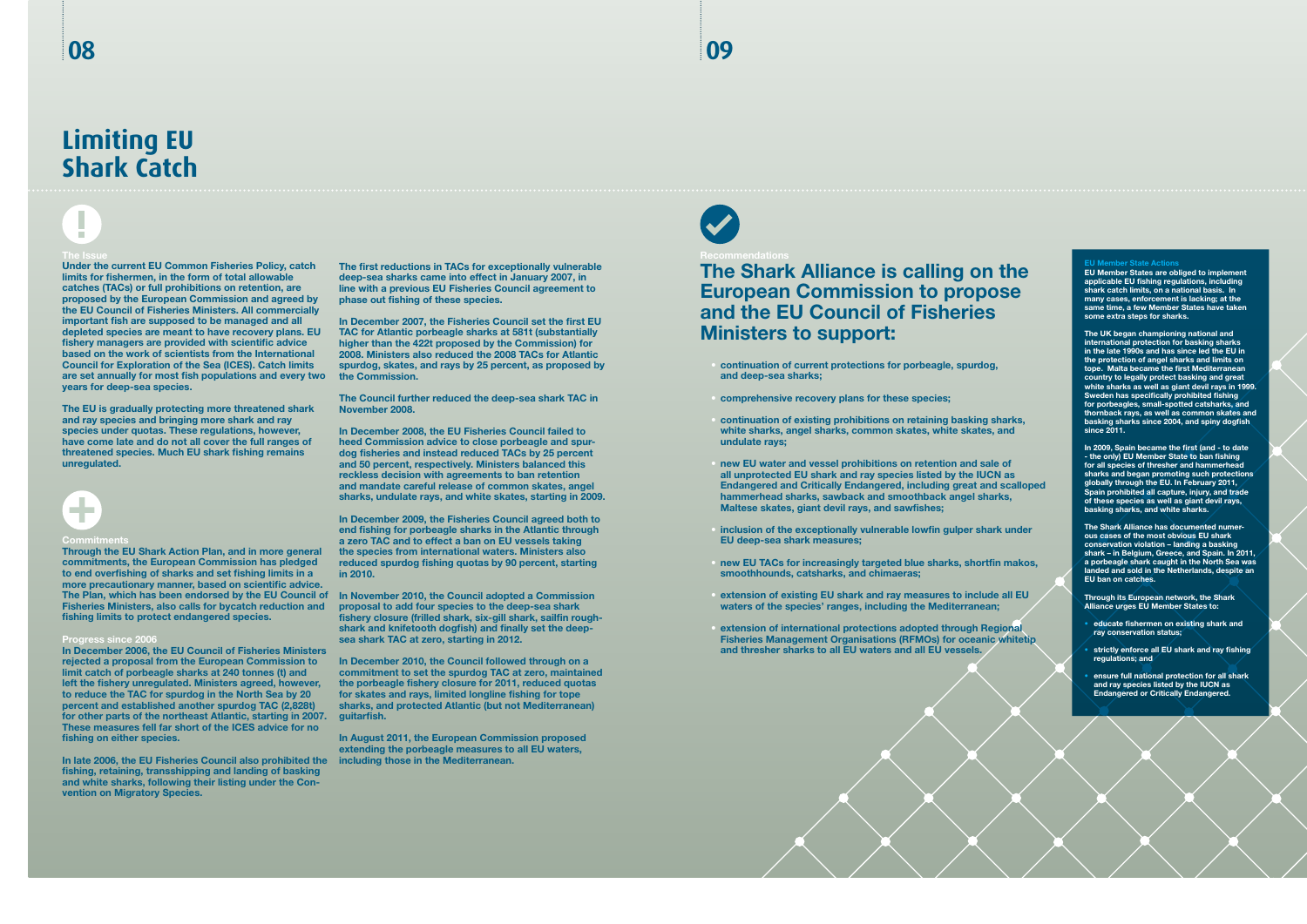The EU is an active member and powerful influence at the world's international fisheries and wildlife conservation bodies. Many sharks migrate over political boundaries and are traded internationally. Consistent safeguards throughout species' ranges are essential to effective conservation.

# ÷

**Commitments** 

Through the EU Shark Action Plan, the European Commission and the Council have committed to promoting EU-compatible shark fishing restrictions at the Regional Fisheries Management Organizations (RFMOs), and to using the Convention on International Trade in Endangered Species (CITES) and the Convention on Migratory Species (CMS) to control shark fishing and trade.

### Progress since 2006

The EU has played a role in securing general bans on directed shark fisheries through the North East Atlantic Fisheries Commission, the South East Fisheries Organisation, and the Commission for the Conservation of Antarctic Marine Living Resources.

Germany has long championed the listing of spurdog and porbeagle sharks under CITES Appendix II, which would improve monitoring and possibly restrict trade in these commercially valuable species. The EU proposed these listings at the 2007 Conference of the Parties to CITES in the Hague. Both proposals received support from more than half the CITES Parties but failed to reach the two-thirds majority required for adoption. The EU did support the successful listing of all but one sawfish species under CITES Appendix I, which effectively banned commercial trade.

In November 2007, at the annual meeting of the International Commission for the Conservation of Atlantic Tunas (ICCAT), the EU and other Parties agreed to reduce fishing on North Atlantic mako and porbeagle sharks. At the 2008 annual ICCAT meeting, the EU unsuccessfully proposed international catch limits for mako and blue sharks as well as full protection for hammerhead and thresher sharks.

At the December 2008 Conference of the Parties to CMS, Belgian-led proposals to list spurdog and porbeagle were successful. The listings signaled Parties' commitment to regional cooperation to conserve the species, but are not associated with concrete requirements to do so. The European Commission and several EU Member States were also active in an associated CMS meeting for development of an international agreement on migratory sharks.

At the September 2009 annual meeting of the Northwest Atlantic Fisheries Organization (NAFO), the EU hampered agreement on a full reduction in the NAFO skate TAC, but did agree to a modest quota reduction.

At the November 2009 annual meeting of ICCAT, the EU was again unsuccessful with its proposal for mako catch limits and also failed with a complicated proposal that would have set an excessive EU porbeagle TAC through ICCAT. The EU and Brazil were successful in efforts to establish an ICCAT prohibition on retaining the bigeye thresher shark, highlighted by scientists as the most vulnerable shark species taken in ICCAT fisheries.

The CMS Memorandum of Understanding (MoU) for Migratory Sharks was adopted in February 2010 with support from the EU, although the EU has yet to sign it.

At the March 2010 annual meeting of the Indian Ocean Tuna Commission (IOTC), the EU won a vote on a proposal to prohibit retention of all thresher sharks.

Also in March 2010, the EU was again unsuccessful at CITES with its proposals to list spurdog and porbeagle under Appendix II, although the porbeagle proposal was adopted in Committee and narrowly defeated in plenary; Germany has contested this decision as its vote was not recorded.

In September 2010, the EU proposed halving the NAFO skate TAC, as advised by scientists, but did so in a manner that favoured EU fishermen and was therefore unacceptable to Canada.

At the ICCAT annual meeting in November 2010, the EU was again unsuccessful in attempts to protect the common thresher shark. A stronger EU porbeagle proposal (for full protection rather than catch limits) failed due to opposition from Canada. An EU proposal for hammerhead protection was adopted after exceptions were added. The EU supported Japan's successful bid to secure an ICCAT prohibition on retention of oceanic whitetip sharks.

In March 2011, at the annual IOTC meeting, the EU was unsuccessful with its proposals to protect hammerhead and oceanic whitetip sharks, and to require more specific shark catch reporting.

At the July 2011 meeting of the Inter-American Tropical Tuna Commission (IATTC), the EU was defeated in its efforts to protect hammerhead sharks. Both the EU and Japan proposed banning retention of oceanic whitetip sharks through IATTC; that effort was successful.

At the September 2011 NAFO meeting, the EU again proposed reducing the skate TAC to the level advised by scientists, but in a free-for-all manner that would have favoured EU fishermen and was therefore not acceptable to Canada. NAFO Parties agreed to reduce the skate TAC by half the amount advised by scientists and to revisit the TAC in 2012.



## The Shark Alliance is calling on the European Commission to propose and the EU Council of Fisheries Ministers to support:

- a science-based skate TAC through NAFO;
- a ban on retention of porbeagle sharks through ICCAT:
- international catch limits on shortfin mako sharks at ICCAT;
- caps on Atlantic blue shark catches through ICCAT;
- bans on retention of hammerheads at IATTC and IOTC;
- a ban on retention of oceanic whitetip sharks at IOTC;
- bans on at-sea fin removal at all RFMOs;
- species-specific shark and ray catch reporting at all RFMOs;
- CITES Appendix II listing for porbeagle and spurdog; and
- the EU becoming a signatory to the CMS Shark MoU.



# **Promoting International Shark Conservation**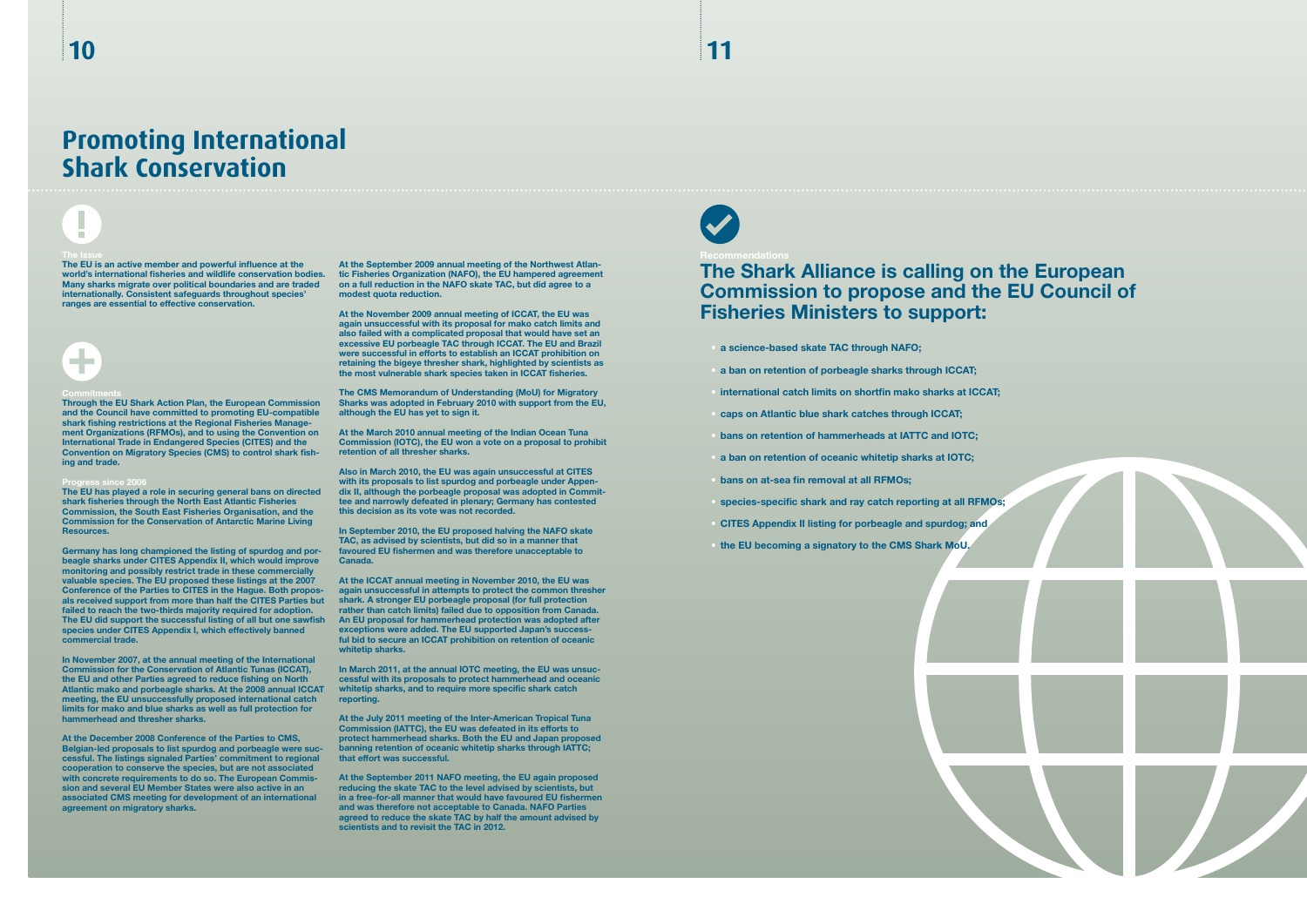**The Shark Alliance is a coalition of more than 100 conservation, scientific and recreational organisations dedicated to restoring and conserving shark populations by improving shark conservation policies. The Shark Alliance was initiated and is coordinated by the Pew Environment Group, the conservation arm of The Pew Charitable Trusts, a non-government organisation that is working to end overfishing in the world's oceans.**

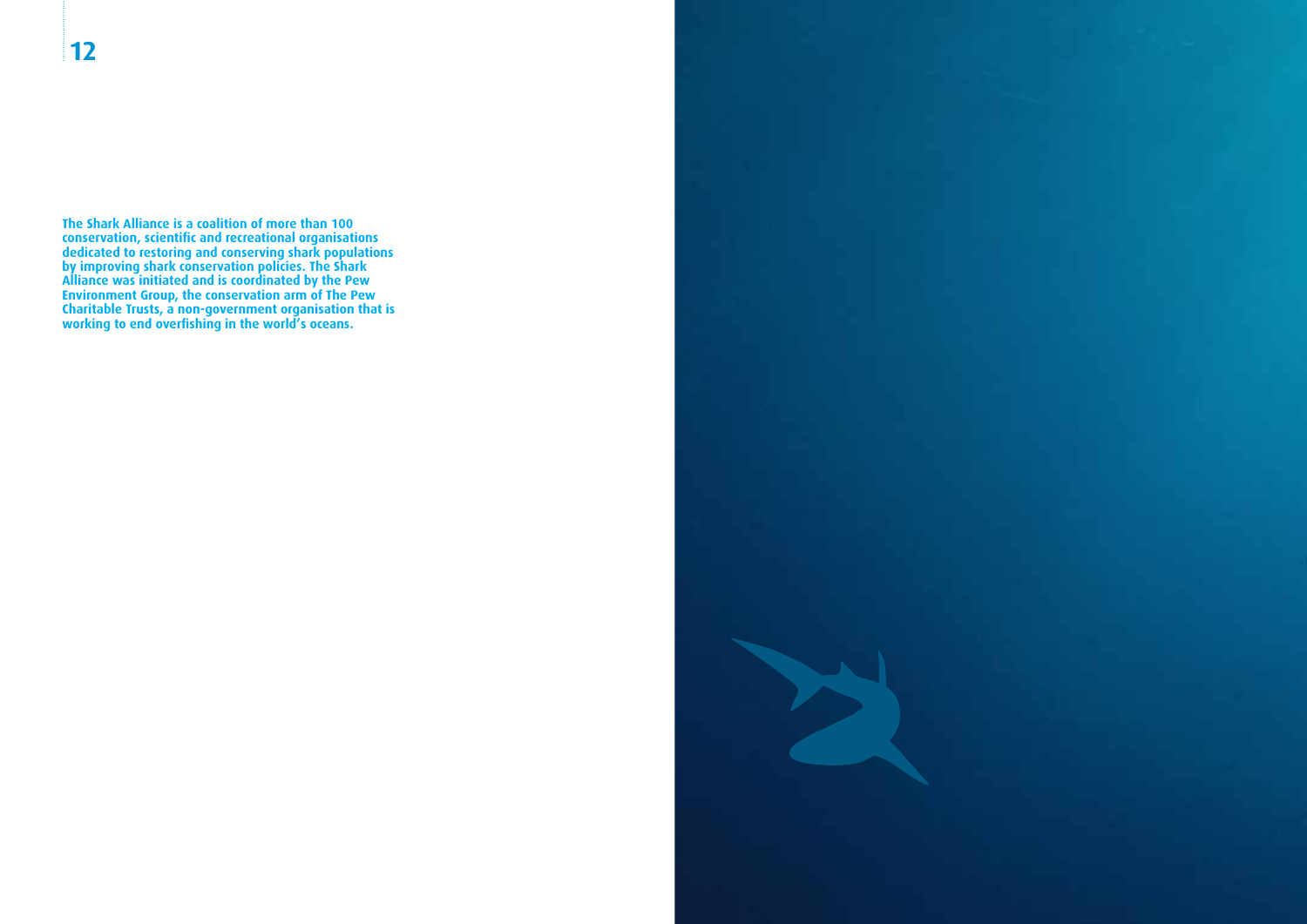# **2006 2007 2008 2009 2010 2011 2012**

European Parliament and EU Fisheries Council consider Com

### **April**

EU proposals to list spurdog and porbeagle sharks under the Convention on International Trade in Endangered Species

(CITES) fail.

### **October**

First European Shark Week focuses on encouraging Euro pean Commission to develop an EU Shark Action Plan.

### **November**

urdog, porbeagle, angel sharks and three species of deepwater sharks added to OSPAR (Oslo-Paris Convention) List of Threatened and Declining Species.

International Commission for the Conservation of Atlantic Tunas (ICCAT) Parties agree to reduce fishing of North Atlantic mako and porbeagle sharks.

**J** opposes scientific advice to reduce international skate quota of Northwest Atlantic Fisheries Organization (NAFO).

### **December**

EU Fisheries Council agrees first porbeagle quota reduction in spurdog and skate/ray TACs.

### **March**

UK grants protection for angel sharks.

Belgian proposals to list spurdog and porbeagle under the Convention on Migratory Species (CMS) succeed.

### **June**

CMS Memorandum of Under ding for Migratory Shark

### **September**

oposal for IOTC threshe shark protection succeeds.

### **October**

European Shark Week results in more than 75,000 signatures urging national Fisheries Min isters to support a strong EU Shark Action Plan.

World Conservation Congress adopts global finning policy that calls on States to ban at-sea removal of shark fins.

### **November**

EU proposes measures for mako, hammerhead, thresher and blue sharks at annual IC - CAT meeting.

> Support from majority of MEPs transforms 'fins naturally at tached' Written Declaration into Resolution of Parliament.

EU Fisheries Council agrees re duction in deep-sea shark TAC.

### **December**

for basking, white, hammer head, and thresher sharks, as ell as giant devil rays.

EU Council protects angel sharks and three Threatened skates, reduces TACs for por beagle and spurdog.

### **February**

### **March**

and porbeagle under CITES fail.

## **September**

Four Members of European Parliament (MEPs) launch a at-sea removal of shark fins.

The European Union (EU) bans shark finning.

Shark Alliance is formed by five non-profit groups with aim to secure an EU Plan of Action for Sharks and close loopholes in EU shark finning ban.

> EU and other Parties of NAFO commit to heeding scientific advice for skates at 2011 NAFO meeting.

Finnish Association for Nature Conservation becomes Shark Alliance 100th member group.

EU Fisheries Council prohibits fishing, retaining, transshipping and landing of basking and white sharks.

### **October**

European Shark Week focuses on encouraging MEPs to sign the Written Declaration on finning.

## **Nov - Feb 2011**

European Commission consults public on options for amending the EU Finning Regulation.

EU Fisheries Council endorses the EU Shark Action Plan and hlights urgent need for stror er finning ban.

### **November**

EU proposals for porbeagle and common thresher protection fail at ICCAT meeting, weakened version of hammerhead protec tion proposal passes.

EU Fisheries Council reduces deep-sea shark TAC, agrees closure (zero TAC) for 2012, and applies TAC to four additional deep-sea shark species.

### **December**

EU Fisheries Council sets spurdog and porbeagle fishing quotas at zero,protects Atlantic guitarfish, limits tope catch.

## **March**

EU proposals to protect ham merhead and oceanic whitetip sharks and improve speciesspecific shark catch reporting fail at IOTC meeting.

# **July**

EU and Japan succeed with Inter-American Tropical Tuna Commission proposals to pro tect oceanic whitetip sharks.

## **September**

NAFO Parties agree to reduce skate TAC by half the amount advised by scientists.

## **October**

European Shark Week uses 'UnFINished business' theme to encourage EU Fisheries Min isters to fulfill commitments of EU Shark Action Plan, including a stronger Finning Regulation, sound shark fishing limits, and national protections for endan gered species.

## **Last Quarter**

European Commission proposes revised Finning Regulation.

# **Timeline**

### **June 1999**

June 1999: The United Nations Food and Agricultural Organiza tion adopts the International Plan of Action for Sharks.

## **July 2003**

### **July 2006**

### **September 2006**  European Parliament calls for a

stronger EU shark finning ban.

### **November 2006**

EU Council of Fisheries Ministers reduces deep-sea shark total al lowable catch (TAC) and begins gradual phase out of the fishery.

### **December 2006**

### **February**

European Commission releases hark Action Plan, setting the stage for sweeping improve ments in EU shark policies

### **March**

n Ocean Tuna Comm OTC) rejects EU proposal promoting use of plastic bags for attaching shark fins to bodies under regional finning ban.

## **April**

### **September**

EU hampers adoption of science-based NAFO skate quota.

### **October**

European Shark Week motivates more than 100,000 citizens to call for an end to Spain's opposition to improving the EU finning ban.

Spain announces national pro tections for hammerhead and thresher sharks.

### **November**

EU proposals for mako catch limits and porbeagle protec tion fail at ICCAT meeting; EU thresher shark proposal results in protection for bigeye thresher.

### **December**

European Council agrees to close porbeagle and spurdog fisheries.w